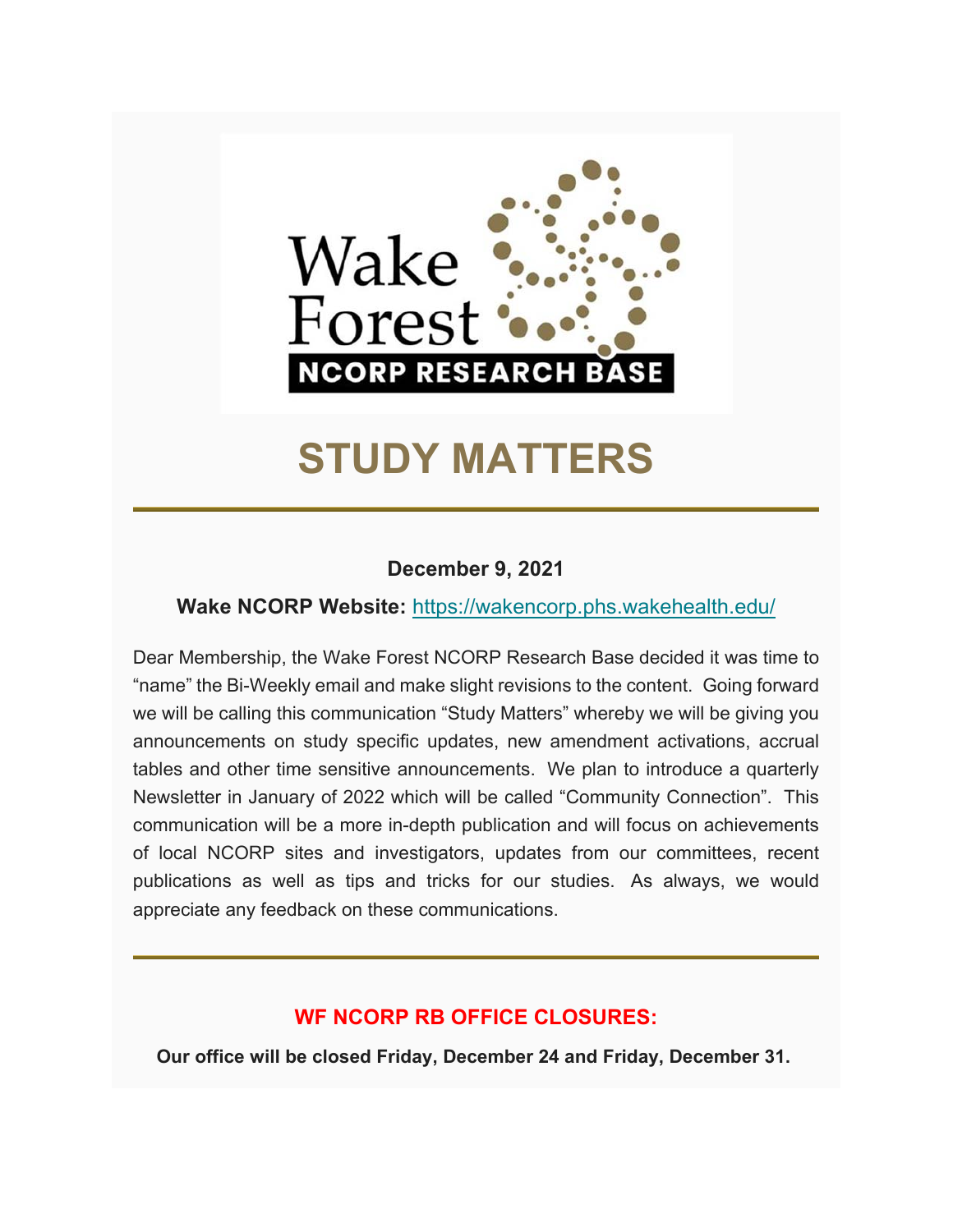### *Happy Holidays!*

### **NCORP BIOSPECIMEN LAB UPDATE:**

**The lab is moving! Please be sure samples arrive at the current lab prior to Wednesday, December 22. Also, if you need new kits this month, please request them by Friday, December 10 so they can be mailed before the move. A new shipping address will be communicated shortly.** 

### **McKesson Holiday Hours:**

## **Clinical Research Services Closed December 24, 2021 & December 31, 2021**

In observance of the Christmas holiday, McKesson's Clinical Research Services will be closed **Friday, December 24, 2021.** We will resume regular business hours on Monday, December 27, 2021.

Please take this information into consideration when placing your orders **prior to the Christmas holiday.**

- Only non-refrigerated product will be shipped on **Thursday, December 23**. Orders placed prior to 2 pm ET will be delivered on **Friday, December 24.**
- If refrigerated or temperature-controlled product is required before the holiday, orders must be placed by **Wednesday, December 22** prior to 2 pm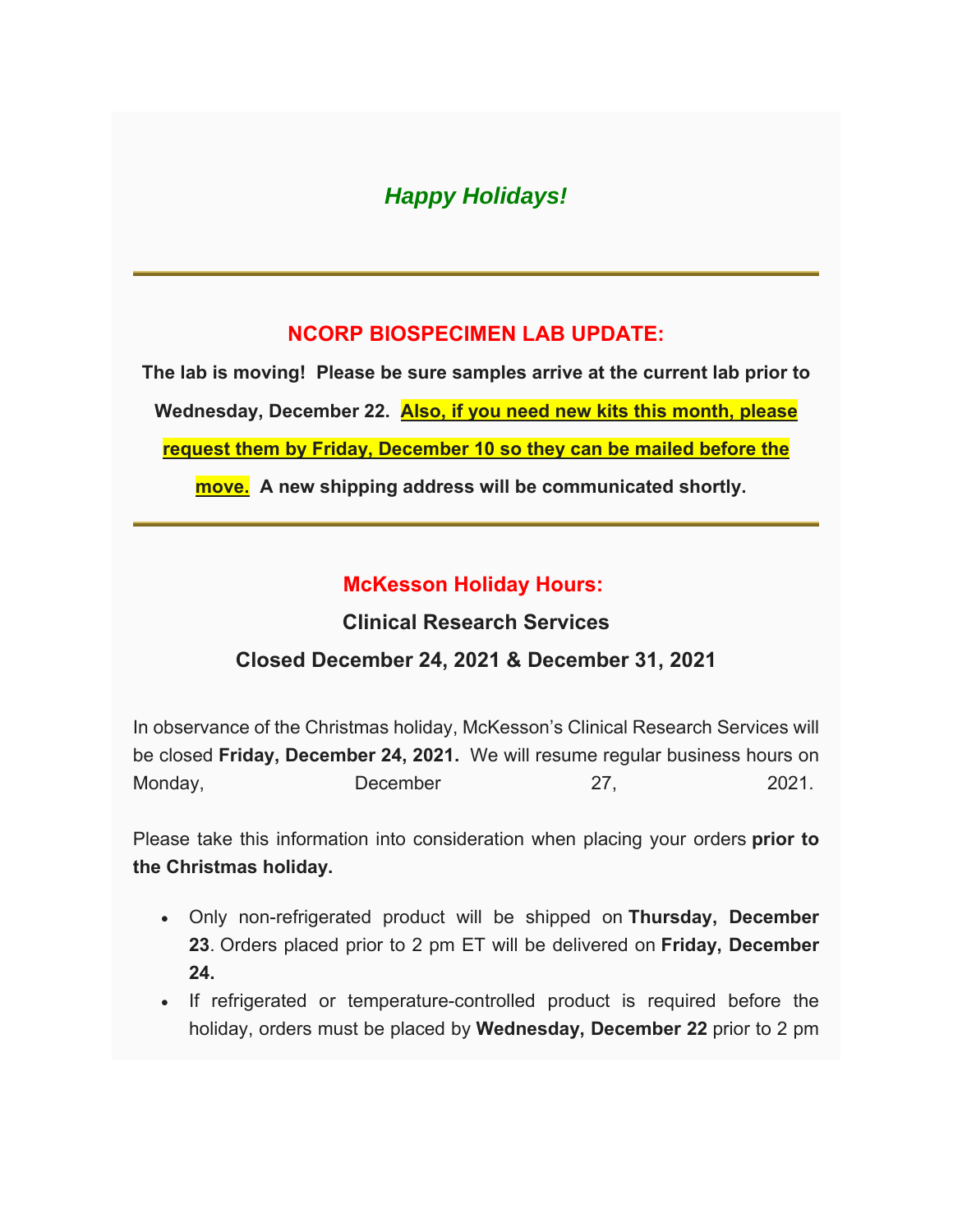ET. Orders placed prior to 2 pm ET will be delivered on **Thursday, December 23.**

In observance of the New Year holiday, McKesson's Clinical Research Services will be closed **Friday, December 31, 2021.** We will resume regular business hours on Monday, and the Manuary 1-1 of the Monday, the Manuary 1-1 of the Second Manual St. 2022.

Our regular business hours are Monday through Friday, 9 am to 6 pm ET.

Please take this information into consideration when placing your orders **prior to the New Year holiday.**

- Only non-refrigerated product will be shipped on **Thursday, December 30**. Orders placed prior to 2 pm ET will be delivered on **Friday, December 31.**
- If refrigerated or temperature-controlled product is required before the holiday, orders must be placed by **Wednesday, December 29** prior to 2 pm ET. Orders placed prior to 2 pm ET will be delivered on **Thursday, December 30.**

Due to the influx of shipments around the holidays, carrier delays may occur. Please plan your your orders accordingly. If you have questions regarding the shipment schedule, please contact our Clinical Research Services team at 800.693.4906, or via email at clinicalresearchservices@mckesson.com. We appreciate the opportunity to assist you and your patients.

Kind **Example 2018 Kind Regards**,

| Clinical | Research | <b>Services</b> | team |
|----------|----------|-----------------|------|
|----------|----------|-----------------|------|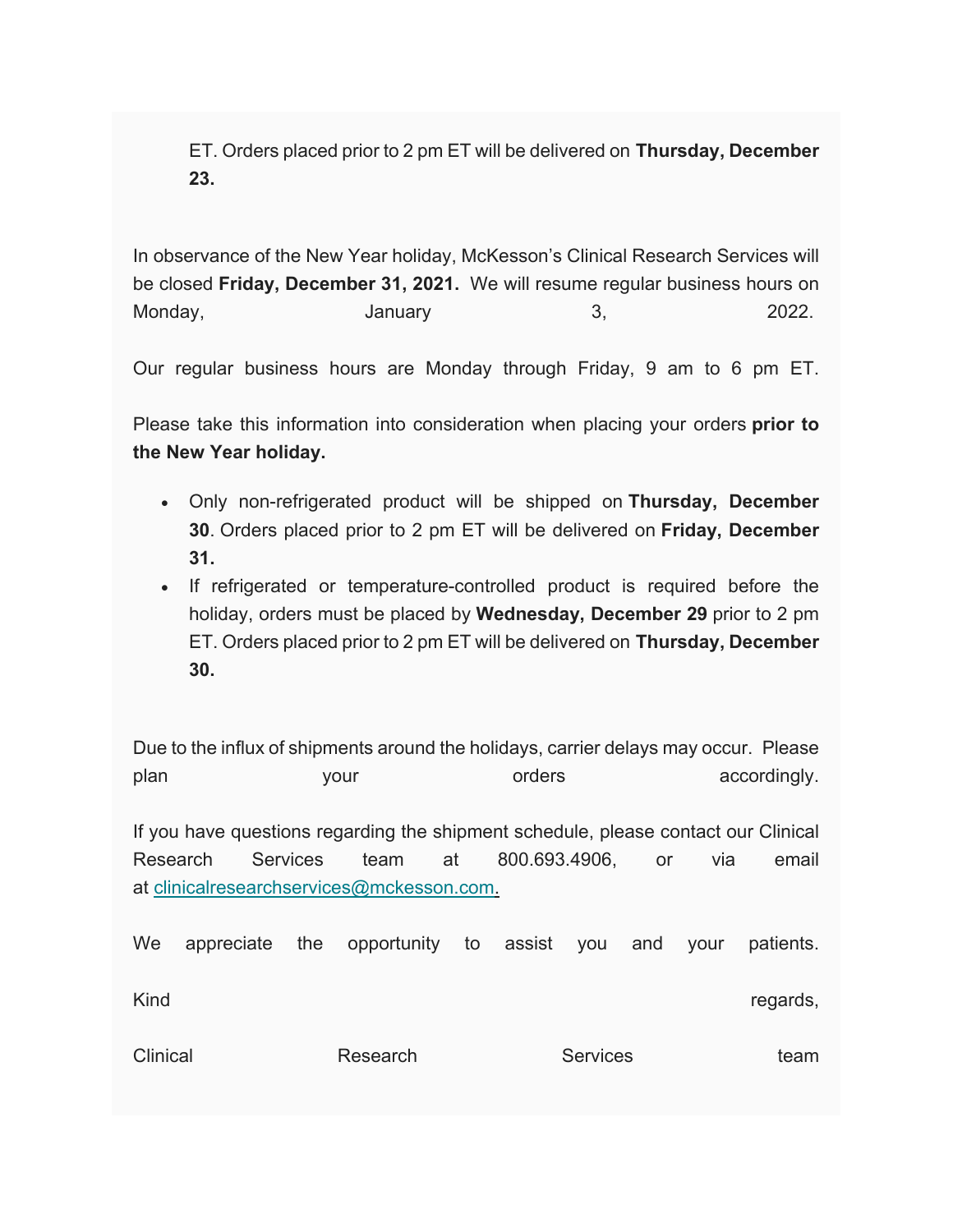## **NCORP Webinar Series Announcement**

**Registration is Now Open: [click on link below]**

https://events.cancer.gov/hdrp/ncorpccdrwebinars/registration

Our team of Research Base, Community Site, Minority/Underserved Community Site, and NCI representatives is pleased to invite you to the final session of a three-part webinar series titled "Collaborating to Develop New Practice Randomization Trials for NCORP Cancer Care Delivery Research (CCDR)." The series has provided an opportunity to share experiences with these types of trials and strategize about how best to conduct similar trials in the future. It is designed to be broadly applicable to NCORP members involved in CCDR, regardless of their level of engagement with practice randomized trials.

The final webinar is scheduled for January 26, 2022 from 4 – 5:30pm EST.

#### **FINAL WEBINAR**

#### **"Making the Numbers Work: Design Considerations in NCORP CCDR Trials"**

Goal: discuss approaches to balance the design features and analysis plans of future NCORP CCDR practice-randomized trials and the reality of their conduct in NCORP CCDR. The emphasis will be on pre-protocol approval activities.

This webinar will include opportunities for attendees to interact with panelists. Attendance is limited to those affiliated with an NCORP Site or Research Base to allow for open discussion.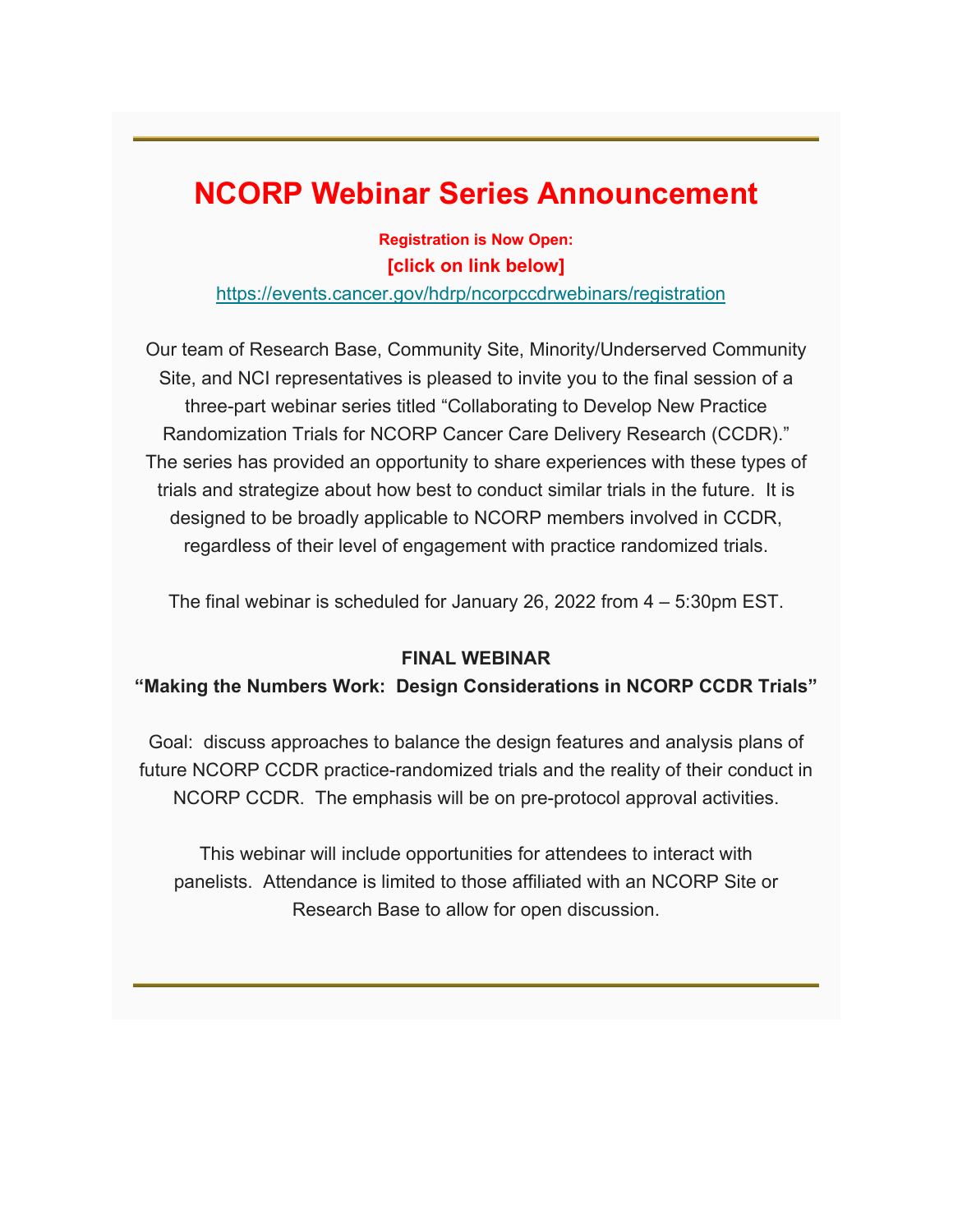## **For Funding Opportunities Announcements Relevant to NCORP CCDR, click on this link:**

https://healthcaredelivery.cancer.gov/funding/opportunities.html

## **Upcoming Site Calls**

**WF-1804CD – AH-HA – Assessing Effectiveness and Implementation of an EHR Tool to Assess Heart Health Among Survivors** 

**Site Call has been moved from December 16, 2021 to January 20, 2022** 

**at 11:30am EST** 

**WF-1901 - IMPACTS - Internet-delivered Management of Pain Among Cancer Treatment Survivors** 

**Site Call has been moved from January 11th, 2022 to February 23, 2022** 

**at 2:30pm EST**

If you would like to attend, but did not receive an invitation, please email NCORP@wakehealth.edu

**Please email** 7NCORP@wakehealth.edu **when shipping biospecimen samples. Include the FEDEX**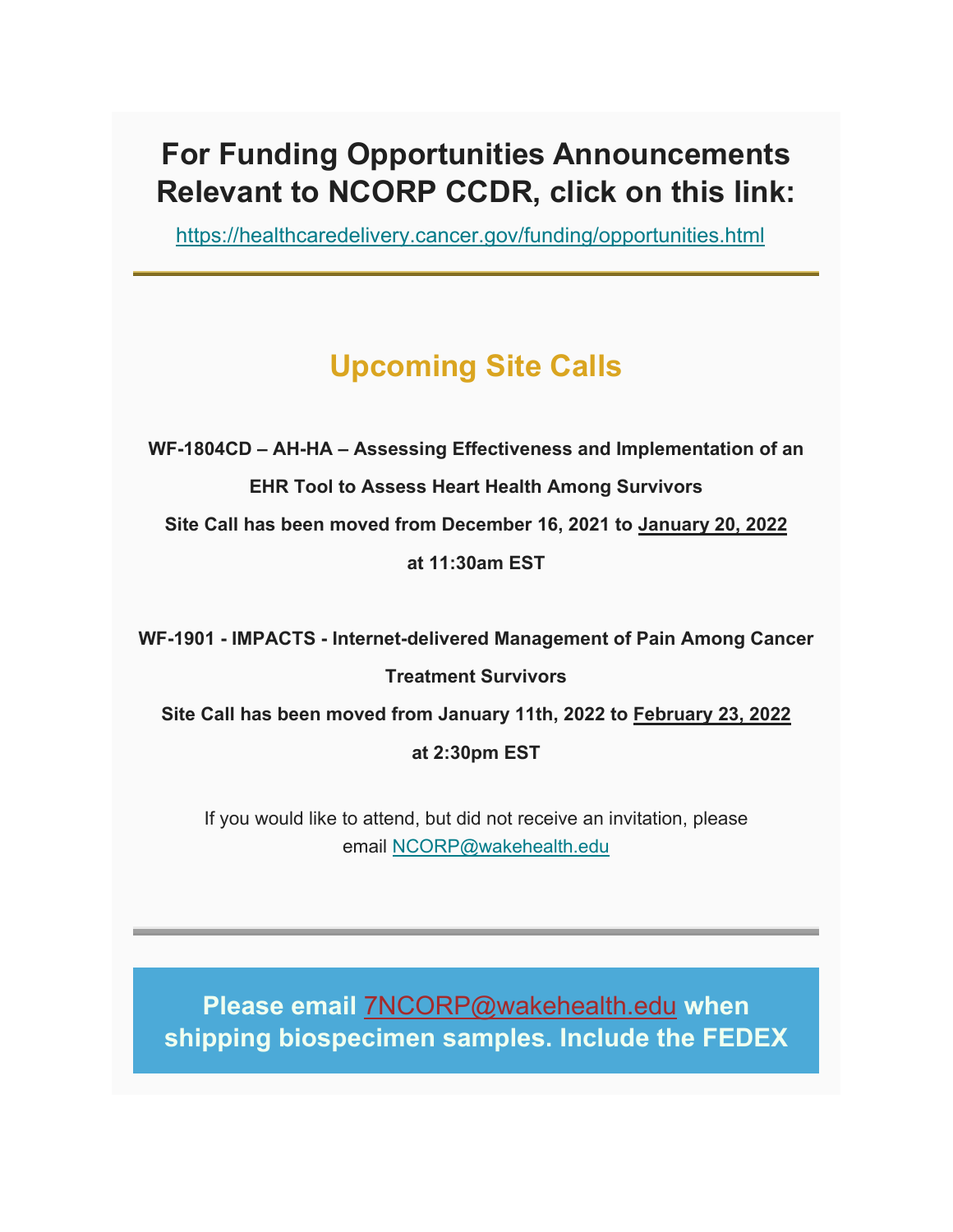**tracking number in your email so that misplaced samples can be tracked before they spoil**

### **Study Updates**

## **WF-1802 - PCW - Influence of Primary Treatment for Prostate Cancer on Work Experience**

### **The Higher Income White stratum only has 4 remaining slots available**. Please keep this in mind when screening for participants and check the slot reservation report in CTSU-OPEN to see how many slots are available before registering.

## **WF-1805CD - HN-STAR - Implementation and Effectiveness Trial of HN-STAR**

Study checklists for both study arms were posted the WAKE NCORP website under FAQs and Resources. These checklists also include a detailed step-by-step overview of study activities.

## **WF-1806 - M&M - Myopenia and Mechanisms of Chemotherapy Toxicity in Older Adults with Colorectal Cancer**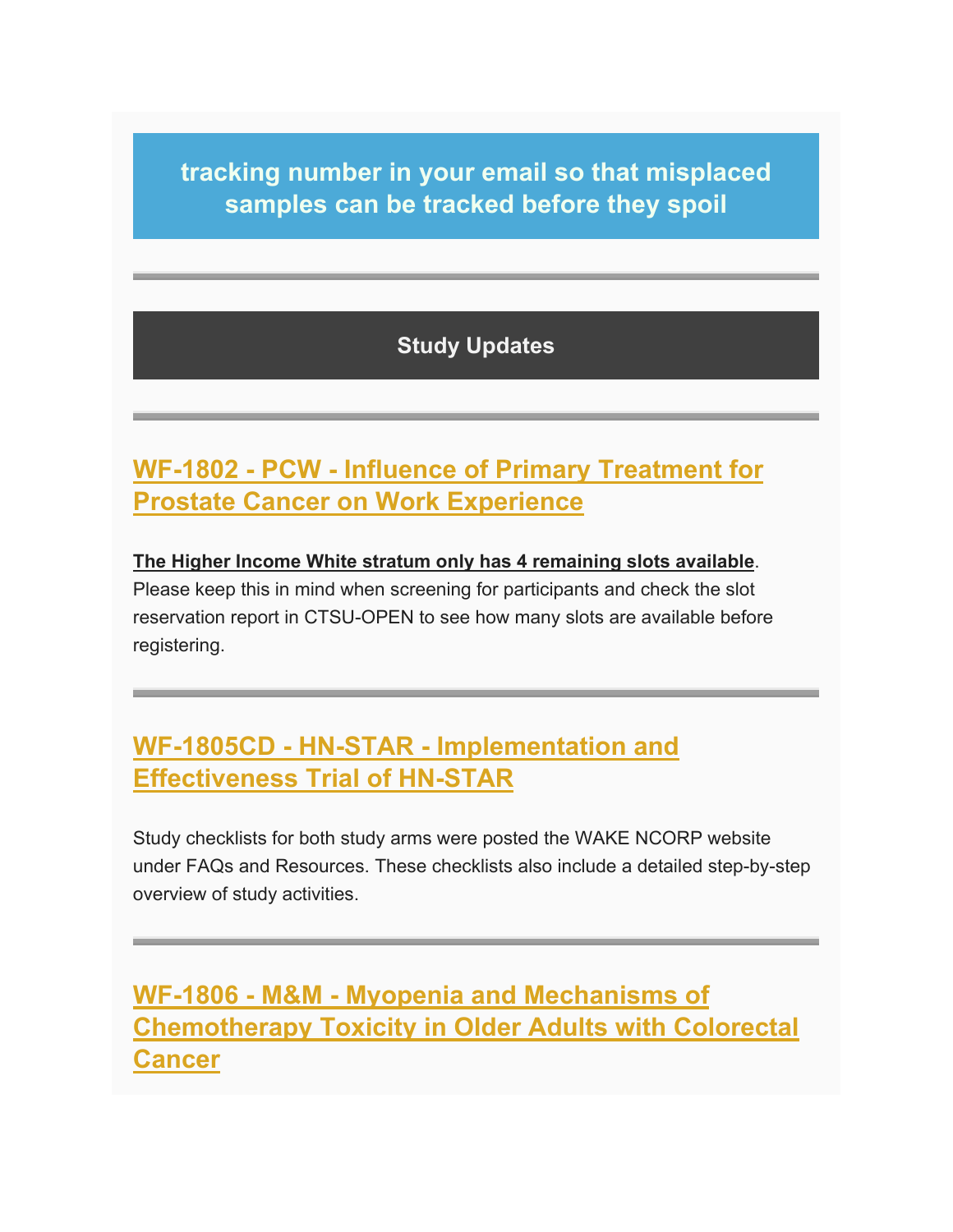The lab at UAB will be closed for the Christmas and New Year's Holidays on Dec.  $23<sup>rd</sup>$  - 24<sup>th</sup> (Thursday-Friday) and Dec.  $30<sup>th</sup>$  - 31<sup>st</sup> (Thursday-Friday). Plan your shipments accordingly and hold samples in the refrigerator as needed.

## **WF-30917CD - TELEHEALTH - A Stepped-Care Telehealth Approach to Treat Distress in Cancer Survivors**

**REMINDER:** Complete a tracking log entry for all attempted and completed contacts. This includes screening, baseline assessments, bi-weekly check-in calls, 7- and 13-week assessments and when returning participant phone calls.

## **WF-97415 - UPBEAT - Understanding and Predicting Breast Cancer Events after Treatment**

**When shipping Serum, Plasma, and DNA samples to the Biospecimen Lab, please change the Express Package Service selection from "FedEx Standard Overnight" to "FedEx Priority Overnight" Several samples have been arriving late to our Biospecimen lab due to delays encountered through FedEx shipping.** 

**As always, please do not ship samples for the WF97415-UPBEAT study on Friday as they will not be processed at the lab until the following Monday. Samples that thaw to room temperature are no longer evaluable.** 

**New kits received from the Biospecimen Lab will have the correct shipping**